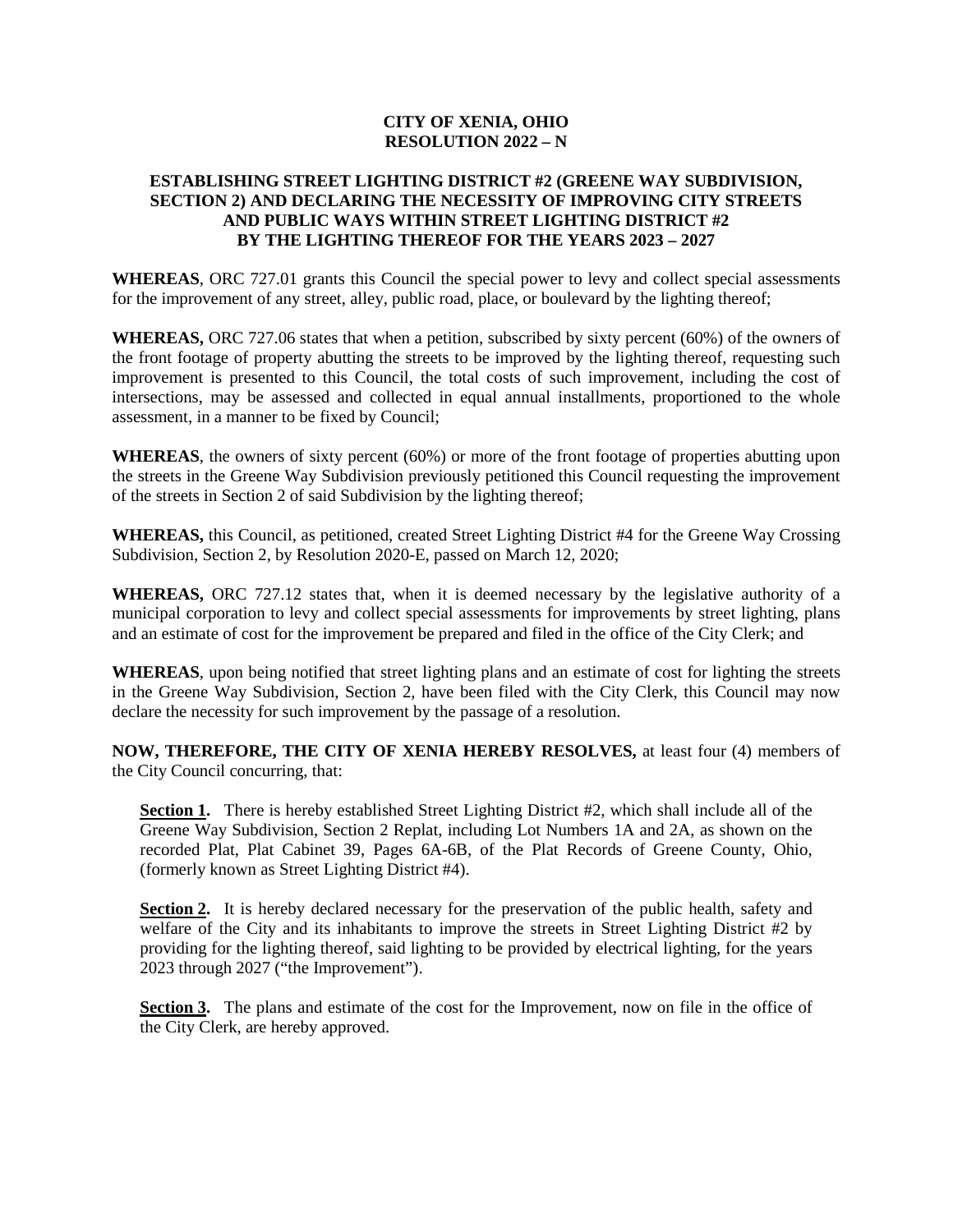**Section 4.** The entire cost of the Improvement shall be specially assessed on all lots and lands lying within Street Lighting District #2. These lots and lands within Street Lighting District #2 are hereby determined to be specially benefited by the improvement and, in accordance with ORC 727.06, shall be assessed one hundred percent (100%) of the cost of the improvement.

**Section 5.** The special assessments shall be levied on each lot and land within Street Lighting District #2 in proportion to the benefits which will result from the Improvement, by dividing the total annual cost of the Improvement by the total number of lots within Street Lighting District  $#2$ , and shall be paid, when levied, in five (5) annual installments (2023 – 2027).

**Section 6.** The remainder of the cost of the Improvement, if any, after the application of the special assessments provided for herein, shall be paid from other funds available and appropriated for such purpose.

**Section 7.** The City does not intend to issue securities in anticipation of the levy of the special assessments, nor to issue securities in anticipation of the collection of special assessments.

**Section 8.** The Finance Director, or his designee, is hereby directed to prepare estimated assessments, showing the amount of the special assessment against each lot and land to be assessed, based on the estimate of cost filed in the office of the City Clerk. Such estimated assessments shall be prepared in accordance with the method of assessment set forth in this Resolution. The estimated special assessments shall be filed in the office of the City Clerk and kept available for public inspection.

**Section 9.** Upon the filing of the estimated special assessments, the City Clerk is directed to give notice of the passage of this Resolution, and of the filing of the estimated assessments, by publication once a week for two (2) consecutive weeks in a newspaper of general circulation within the City, in accordance with ORC 727.14. If the estimated special assessment against any property will exceed Two Hundred and Fifty Dollars (\$250), the City Clerk shall give notice to the owner of the lot or land so affected by certified mail or by personal service.

**Section 10.** It is hereby found and determined that all formal actions of this Council concerning and relating to the passage of this Resolution were adopted in an open meeting of this Council, and that all deliberations of this Council that resulted in this formal action were in meetings open to the public in compliance with all legal requirements, including ORC 121.22.

**Section 11.** This Resolution shall become effective immediately upon its passage.

Introduced: March 10, 2022 Passed: March 24, 2022

Michelle O. Johnson

City Clerk

Wesley E. Smith

Attest: President, Xenia City Council